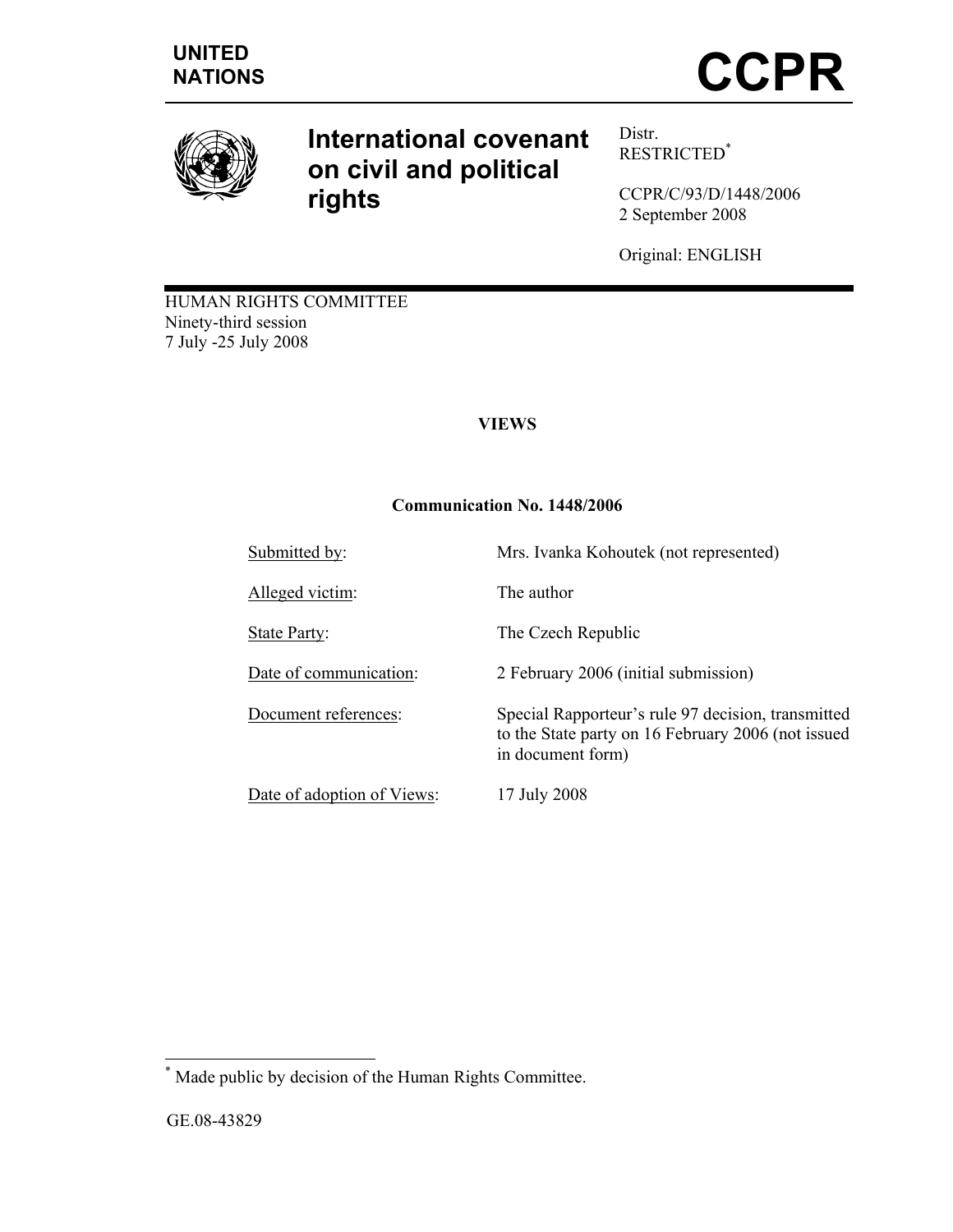*Subject matter:* Discrimination on the basis of citizenship with respect to restitution of property

 *Procedural issue:* Abuse of right of submission; non substantiation

 *Substantive issues:* Equality before the law; equal protection of the law

 *Article of the Covenant:* 26; 12

*Article of the Optional Protocol:* 3; 2

 On 17 July 2008 the Human Rights Committee adopted the annexed text as the Committee's Views, under article 5, paragraph 4, of the Optional Protocol in respect of communication No. 1448/2006.

[ANNEX]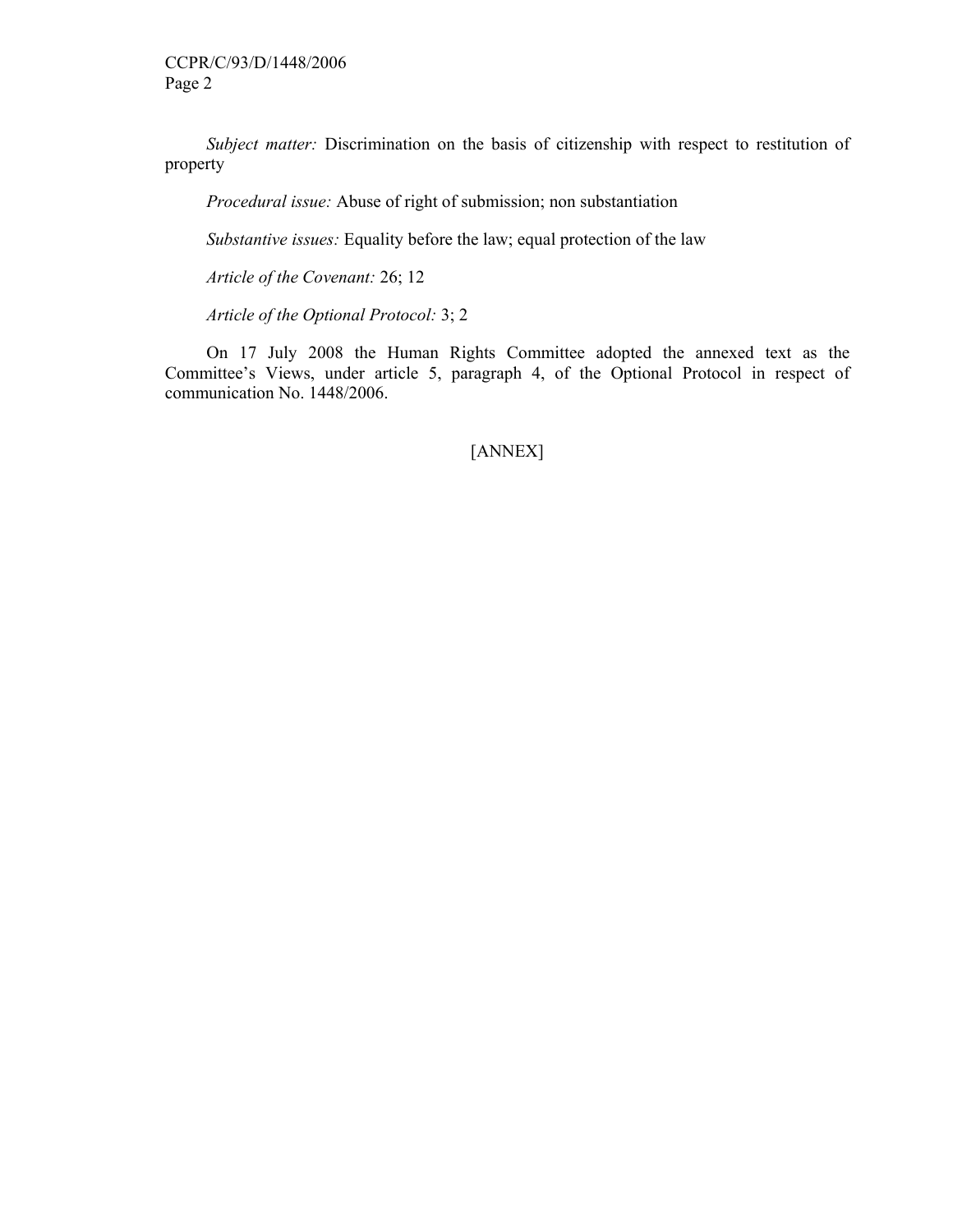#### **ANNEX**

Views of the Human Rights Committee under article 5, paragraph 4, of the Optional Protocol to the International Covenant on Civil and Political rights

Ninety-third session

concerning

### **Communication No. 1448/2006\***

| Submitted by:          | Mrs. Ivanka Kohoutek (not represented) |
|------------------------|----------------------------------------|
| Alleged victim:        | The author                             |
| State Party:           | The Czech Republic                     |
| Date of communication: | 2 February 2006 (initial submission)   |

 The Human Rights Committee, established under article 28 of the International Covenant on Civil and Political Rights,

Meeting on 17 July 2008,

 Having concluded its consideration of communication No. 1448/2006, submitted to the Human Rights Committee by Mrs. Ivanka Kohoutek under the Optional Protocol to the International Covenant on Civil and Political Rights,

 Having taken into account all written information made available to it by the author of the communication and the State party,

Adopts the following:

 $\overline{a}$ 

#### **Views under article 5, paragraph 4, of the Optional Protocol**

1.1 The author of the communication dated 2 February 2006 is Mrs. Ivanka Kohoutek, a German citizen of Czech origin, born in 1947 in the former Czechoslovakia. She claims to be victim of a violation by the Czech Republic of article 26 of the International Covenant on Civil and Political Rights. She is not represented.

<sup>\*</sup> The following members of the Committee participated in the examination of the present communication: Mr. Abdelfattah Amor, Mr. Prafullachandra Natwarlal Bhagwati, Ms. Christine Chanet, Mr. Maurice Glèlè Ahanhanzo, Mr. Yuji Iwasawa, Mr. Edwin Johnson, Mr. Ahmed Tawfik Khalil, Mr. Rajsoomer Lallah, Ms. Zonke Zanele Majodina, Ms. Iulia Antoanella Motoc, Ms. Elisabeth Palm, Mr. José Luis Pérez Sanchez-Cerro, Mr. Rafael Rivas Posada, Sir Nigel Rodley, Mr. Ivan Shearer and Ms. Ruth Wedgwood.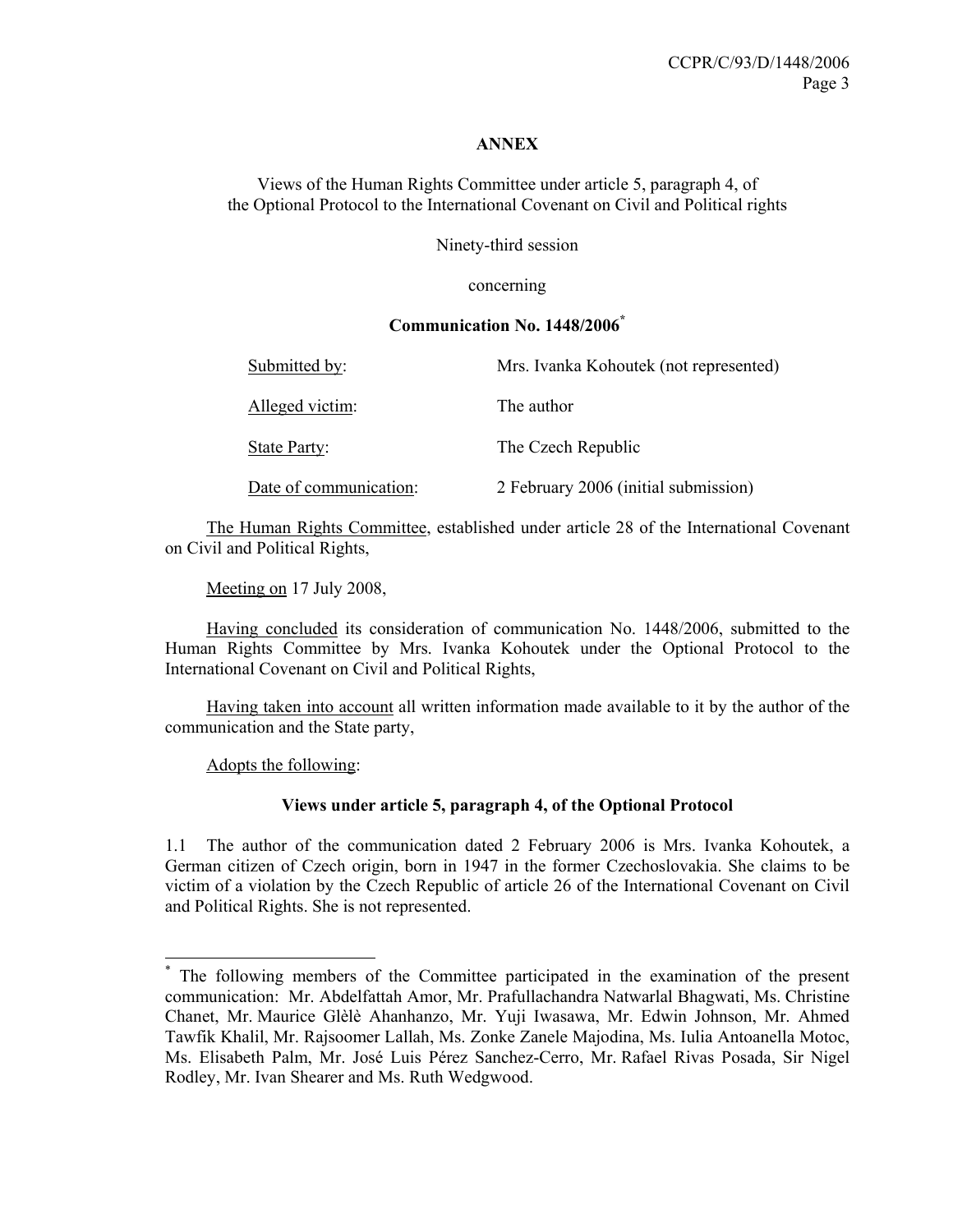1.2 The Optional Protocol to the International Covenant on Civil and Political Rights (Optional Protocol) entered into force for the Czech Republic on 22 February 1993.

## **The facts as presented by the author**

2.1 In 1981, the author left the former Czechoslovakia with her husband and their two children and emigrated to the former Federal Republic of Germany. They were sentenced *in absentia* in the former Czechoslovakia to 12 months' imprisonment, with confiscation of their property for leaving the country.

2.2 The author explains that their property was a family house in Hosov, now Jihlava district, with a garage, separate buildings, and a 861 sq.m. garden. According to her, their property right was duly recorded in the cadastral office of Jihlava, and an ownership certificate (No 433) was established to this effect.

2.3 On 23 February 1982, the author's sister applied to purchase the house. Due to political considerations, and although the author's sister had filed an application first, the house and land were transferred to Mr. and Mrs. Ch. This transfer of property was recorded on 12 November 1982 by notary in Jihlava. Although Mr. and Mrs. Ch. still occupy the house, the property right was officially transferred to one Michael S., allegedly to exclude any other possible litigation.

2.4 The author's husband died in 1987. At the time of his death, he was still a Czechoslovak citizen. The author obtained German citizenship in 1991, whereupon she lost her original Czechoslovak citizenship.

2.5 The author claims that she and her deceased husband were fully rehabilitated in 1990 under the provisions of Act No. 119/1990 on Judicial Rehabilitation. She requested restitution of their property from Mr. and Mrs. Ch. under the provisions of the Extra-Judicial Rehabilitation Act No. 87/1991. As Mr. and Mrs. Ch. refused to return the house, the author filed a complaint with the District Court of Jihlava. On an unspecified date, the court rejected her application, on the ground that the author was not a Czech national. On 8 December 1998, the Brno Regional Court confirmed the ruling of the District Court.

2.6 The author filed a recourse to the Constitutional Court, claiming to be victim of discrimination, invoking article 26 of the International Covenant on Civil and Political Rights. The Constitutional Court rejected her complaint on 27 September 1999.

2.7 The author lodged a complaint with the European Court for Human Rights (registered as Case No. 58716/00). On 10 September 2002, a Committee of three judges of the Court declared her application inadmissible as manifestly ill-founded.

## **The complaint**

3. The author claims to be a victim of a violation of article 26 of the Covenant, as the citizenship requirement of the Act No. 87/1991 constitutes unlawful discrimination. She invokes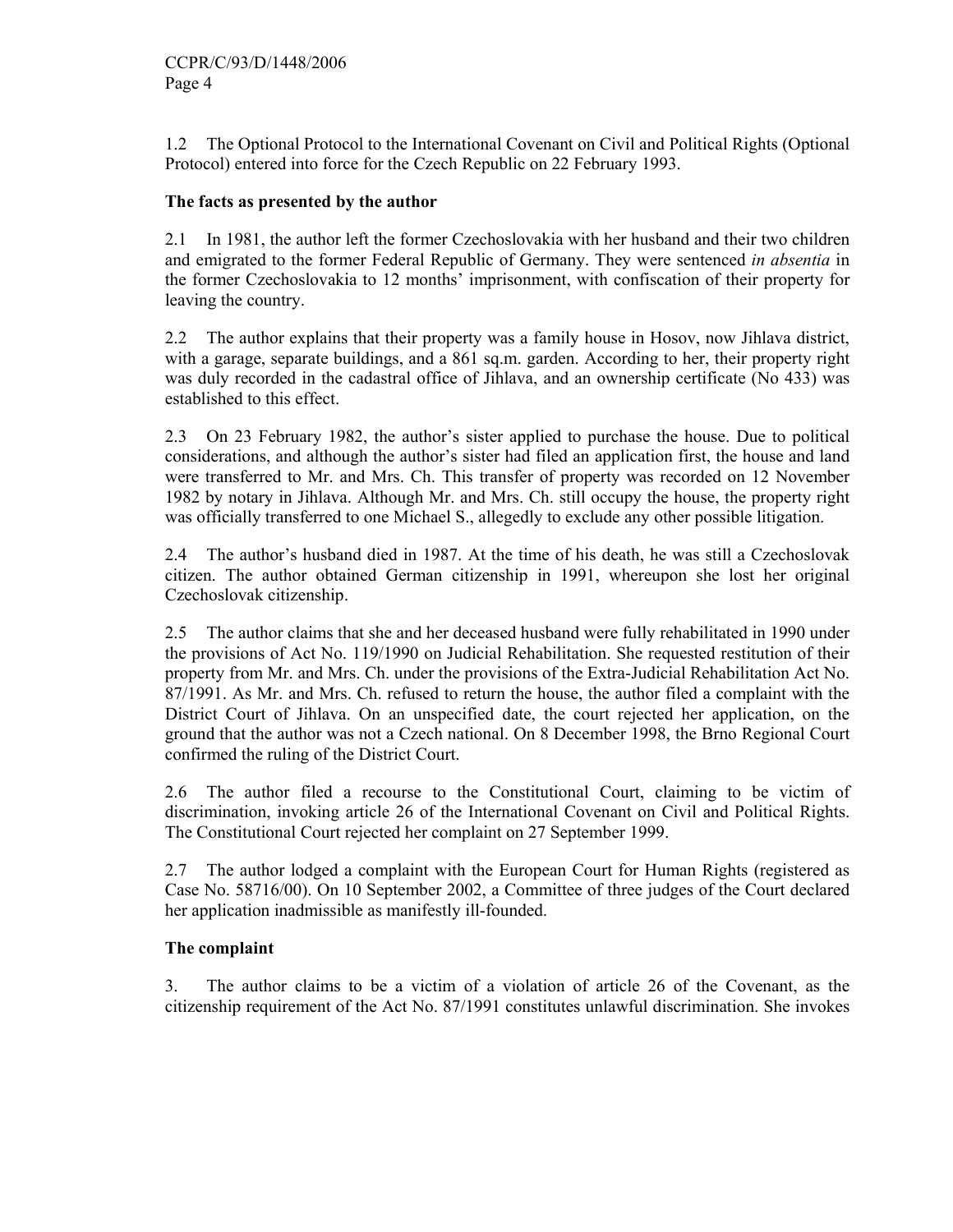the jurisprudence of the Committee in the case of *Marik v. Czech Republic*<sup>1</sup> and *Kriz v. Czech Republic*<sup>2</sup>, in which the Committee found a violation of article 26 by the State party.

## **The State party's submission on the admissibility and merits of the communication**

4.1 On 6 September 2006, the State party commented on the admissibility and merits of the communication. Factually, the State party clarifies that on 23 February 1982, the Jihlava District Court sentenced the author and her husband to, *inter alia*, forfeiture of property for the offence of illegally emigrating. On 16 February 1989, the author and her husband, who had died in 1987, were granted amnesty by the Jihlava District Court. The State party confirms that they were rehabilitated by a decision adopted under Act No. 119/1990 on 13 February 1991 which quashed the judgment of 23 February 1982.

4.2 The State party underlines that Act No. 87/1991 on Extra-Judicial Rehabilitations ("the restitution law") laid down other conditions that had to be met by claimants to be eligible for restitution beside the citizenship and permanence residence requirements. By judgment of the Constitutional Court No. 164/1994 of 12 July 1994, the condition of permanent residence was revoked. This judgment established a new time frame of six months for the submission of restitution claims, beginning on 1 November 1994.

4.3 On 3 October 1995, the author and her children claimed the restitution of the property. Her claim was rejected on 10 September 1997 because they did not satisfy the condition of citizenship. On 8 December 1998, the Brno Regional Court upheld the first instance court's decision.

4.4 The State party challenges the admissibility of the communication as an abuse of the right of submission of communications within the meaning of article 3 of the Optional Protocol. While acknowledging that the Optional Protocol does not set forth any fixed time limits for submitting a communication to the Committee, the State party invokes the Committee's jurisprudence in Gobin v. Mauritius<sup>3</sup>, where the Committee declared inadmissible a communication submitted five years after the alleged violation of the Covenant, as the author did not provide a "convincing explanation" to justify this delay. In the present case, the State party argues that the author petitioned the Committee in February 2006, i.e. seven years and two months after the Brno Regional Court decision of 8 December 1998 or at least 3 years and almost 5 months after the decision of the European Court of Human Rights of 10 September 2002, without offering any explanation to justify such an unreasonable delay. In this respect, the State party refers to the sixmonth time limit for submitting an application to the European Court of Human Rights (article 35, paragraph 1, of the European Convention on Human Rights). It further argues that the author's specific interest in this case cannot be deemed important enough to outweigh the generally accepted interest in maintaining the principle of legal certainty, all the more so because the author has already submitted earlier in the past a complaint to a different international body established for the protection of human rights and freedoms.

 $\overline{a}$ 

<sup>&</sup>lt;sup>1</sup> Communication No. 945/2000, *Marik v. Czech Republic*, Views adopted on 26 July 2005.

<sup>2</sup> Communication No. 1054/2002, *Kriz v. Czech Republic*, Views adopted on 1 November 2005.

<sup>&</sup>lt;sup>3</sup> Communication No. 787/1997; inadmissibility decision of 16 July 2001, para. 6.3.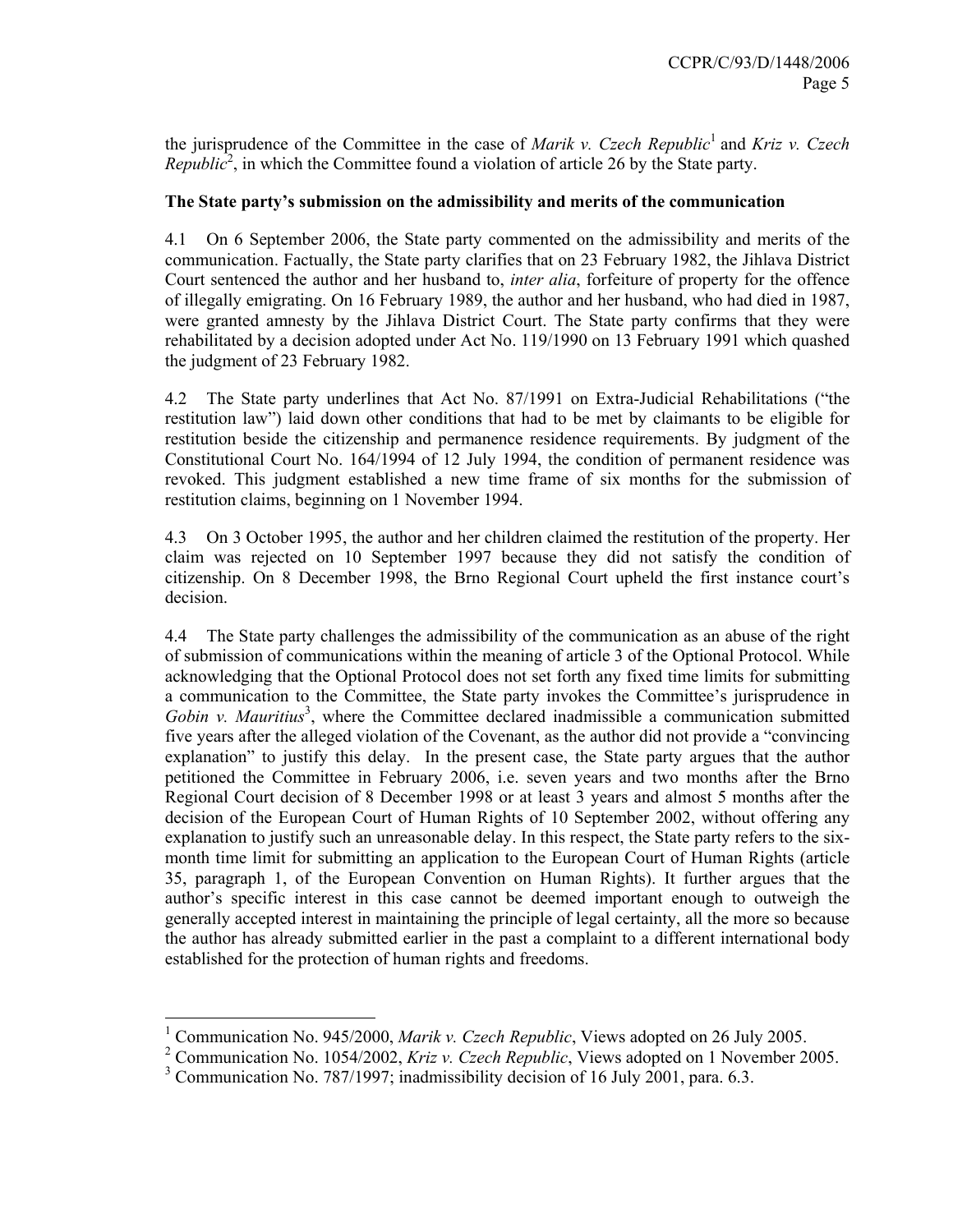4.5 On the merits, the State party refers to its earlier observations submitted to the Committee in similar cases<sup>4</sup>, in which it outlined the political circumstances and legal conditions pertaining to restitutions laws, including Act No. 87/1991 on Extra-Judicial Rehabilitation. The State party underlines that it was aware at the time of the passing of those laws that it was not feasible to eliminate all the injustices committed during the Communist regime, and that the Constitutional Court has repeatedly considered and dismissed the question of whether the precondition of citizenship violated the Constitution and fundamental rights and freedoms (for example Judgment No. 185/1997). It further explains that restitution laws were adopted as part of a twofold approach. First, in an effort to mitigate, to a certain degree, some of the injustices committed earlier; and second, in an effort to carry out a speedy and comprehensive economic reform, with a view to introducing a market economy. Restitution laws were among those whose objective was the transformation of the whole society, and it appeared adequate to put in place restrictive preconditions, including that of citizenship, which was envisaged to ensure that due professional diligence would be devoted to returned property.

4.6 The State party further notes that it became possible for potential restitution claimants to reacquire Czech citizenship from 29 March 1990 to 31 December 1993. It refers in this regard to the Brno Regional Court decision according to which "the national law thereby created sufficient room for raising restitution claims under the law on extra-judicial rehabilitations also for persons who did not satisfy the precondition of citizenship. It notes that Brno Regional Court was not compelled to and in fact did not consider, for reasons of procedural economy, other preconditions for restitution. It therefore argues that it is not possible to speculate whether the author's action would have been successful if she had met the precondition of the country's citizenship.

## **Authors' comments on the State party's observations**

5.1 On 28 September 2006, the author commented on the State party's response. She argues that they escaped from communist Czechoslovakia in 1981, and that the Jihlava District Court's judgment of 23 February 1982 violated article 12, paragraph 2, of the Covenant. With regard to Act No. 119/1990 on Judicial Rehabilitation, she contends that it did not spell out any condition of citizenship for persons rehabilitated and that such conditions have been incorporated into Act No. 87/1991 on Extra-Judicial Rehabilitation, enacted 14 months later.

5.2 Regarding the argument that the submission of her communication amounts to an abuse of the right of submission, the author denies the existence of such an abuse and recalls that there is no deadline for submitting a communication specified in the Optional Protocol. She was crushed by the miscarriage of justice in the court judgments, and was exhausted emotionally and financially. She filed her complaint before the Committee as soon as she had been notified of the Committee's Views in Communications No. 945/2000, *Marik v. Czech Republic*, Views adopted on 26 July 2005; and No. 1054/2002, *Kriz v. Czech Republic*, Views adopted on 1 November 2005.

 4 Communication No. 587/1994, *Adam v. Czech Republic*, Views adopted on 23 July 1996.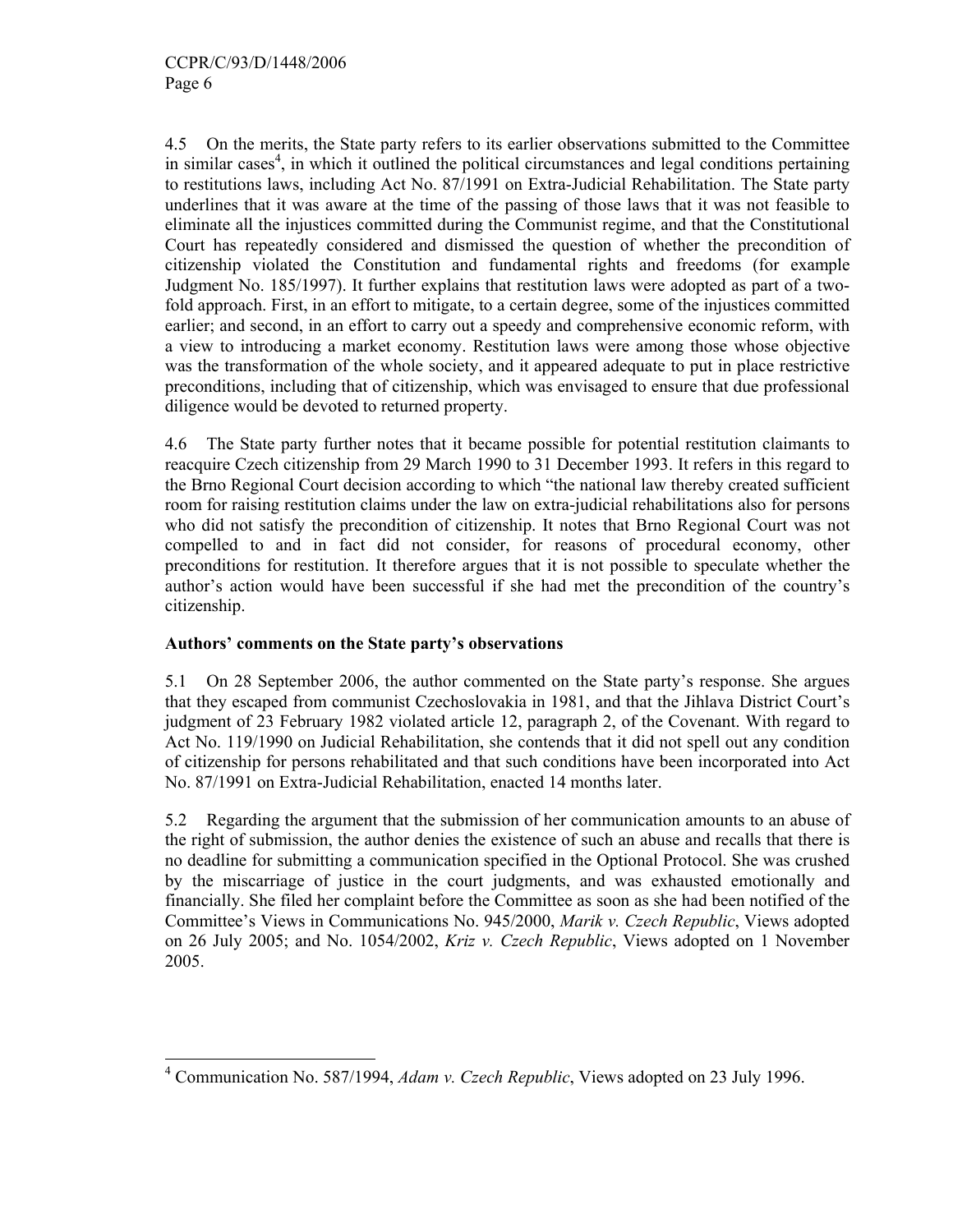#### **Issues and proceedings before the Committee**

### **Consideration of admissibility**

6.1 Before considering any claim contained in a communication, the Human Rights Committee must, in accordance with rule 93 of its Rules of Procedure, decide whether or not the communication is admissible under the Optional Protocol to the Covenant.

6.2 As required by article 5, paragraph 2(a), of the Optional Protocol, the Committee has ascertained that a similar complaint submitted by the author was declared inadmissible as manifestly ill-founded by a Committee of three judges of the European Court for Human Rights on 10 September 2002 (application No. 58716/00). Article 5, paragraph 2(a), however, does not preclude the Committee from examining the present communication as the issue is no longer being examined by the European Court and the State party has formulated no reservation under article 5, paragraph 2(a) of the Optional Protocol.

6.3 With regard to the author's claim that the Jihlava District Court's judgment of 23 February 1982 violated article 12, paragraph 2, of the Covenant, the Committee notes that the claim was not part of the original communication upon which the State party submitted comments. The Committee considers that the author has not sufficiently substantiated her allegations under article 12 for the purposes of admissibility and finds this part of the communication inadmissible under article 2 of the Optional Protocol.

6.4 The Committee notes also the State party's argument that the communication should be considered inadmissible as constituting an abuse of the right to submit communications under article 3 of the Optional Protocol, in view of the delay in submitting the communication to the Committee. The State party recalls that the author waited three years and five months after the decision of the European Court of Human Rights before submitting her complaint to the Committee. In the instant case, and having regard to the reasons given by the author, the Committee does not consider the delay to amount to an abuse of the right of submission.<sup>5</sup> It therefore decides that the communication is admissible in as far as it appears to raise issues under article 26 of the Covenant.

#### **Consideration of the merits**

 $\overline{a}$ 

7.1 The Human Rights Committee has considered the present communication in the light of all the information made available to it by the parties, as provided in article 5, paragraph 1, of the Optional Protocol.

7.2 The issue before the Committee is whether the application to the author of Act No. 87/1991 amounted to discrimination, in violation of article 26 of the Covenant. The Committee reiterates its jurisprudence that not all differentiations in treatment can be deemed to be discriminatory under article 26. A differentiation which is compatible with the provisions of the

<sup>5</sup> See Communication No. 1305/2004, *Victor Villamon Ventura v. Spain*, Views of 31 October 2006, para. 6.4, Communication No. 1101/2002, *Alba Cabriada v. Spain*, Views of 1 November 2004, para. 6.3.